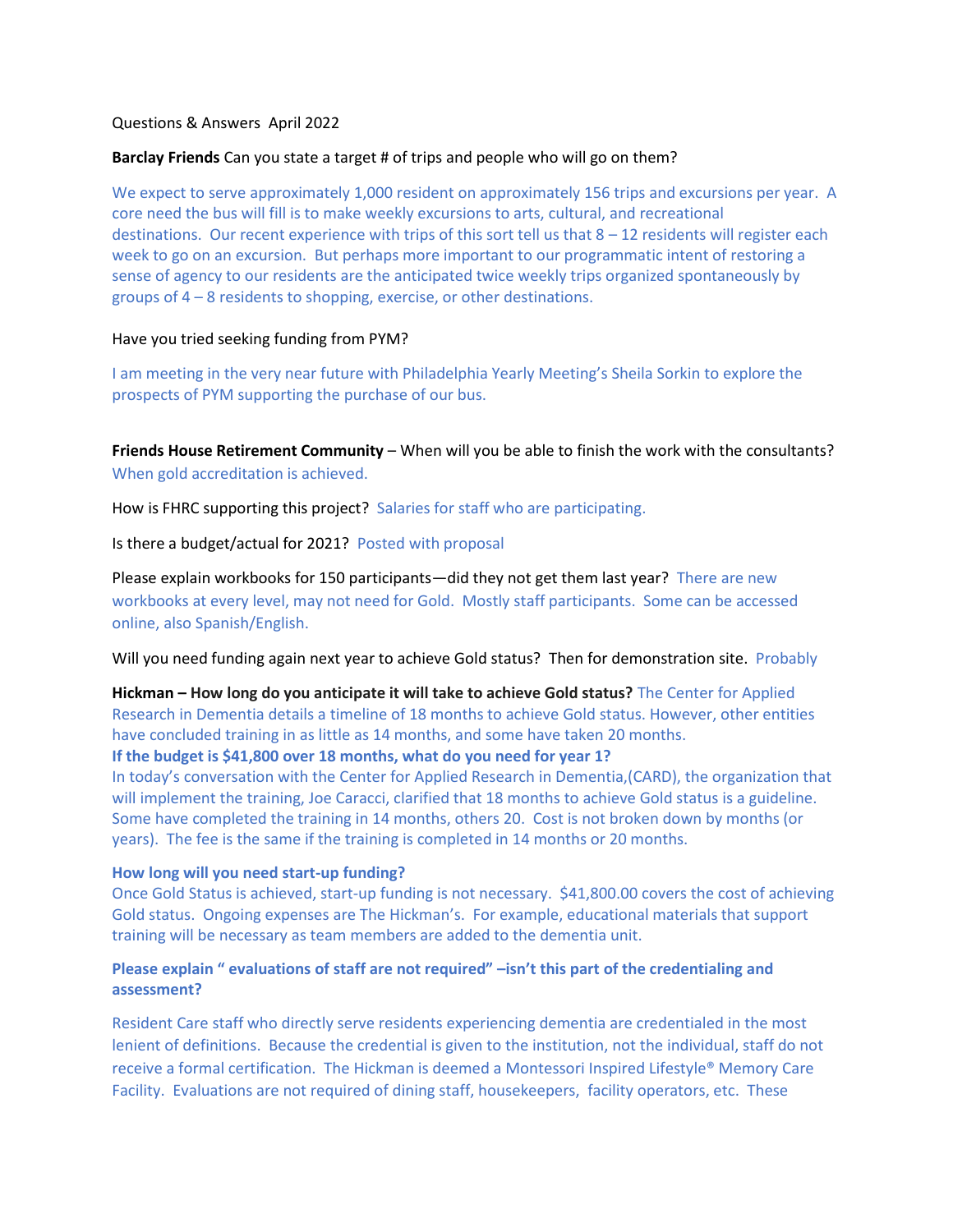ancillary team members are trained on how to engage the resident effectively as per the Montessori Inspired Lifestyle® by Champions.

Credentialing stays with the institution, The Hickman, not the individual that completes the training. The Montessori Inspired Lifestyle® is sustained by the 'train the trainer' portion of the program. Lead trainers, called Champions are identified who possess the skills to train new personnel.

**Have you spoken to FHK and FHRC about their experiences with the process?** Toni Kelly, Executive Director of The Hickman spoke with Christine McDonald at The Friends Home in Kennett. Christine reports overall satisfaction with the training and support process. Christine's team characterizes the improvements of the memory care residents as remarkable. Once non-socialized individuals become part of a group as the individuals' unspoken needs are communicated in newly learned ways. For example, an individual draws a picture of a table setting then uses the drawing as a pattern and joins others in setting a table for a meal. Comradery initiates. Isolation dissipates.

#### **Pendle Hill** How do you know there is demand for podcasts?

Podcast consumption has increased dramatically in the past two decades in the United States and globally. A 2021 survey by Edison Research estimated that the percentage of Americans aged 55 and older who listened to a podcast in the last month has doubled in just the past four years. As shown in the data below (SWH deleted for brevity), podcasts are growing tremendously in popularity with both younger (<34) and older adults—two key demographics that Pendle Hill hopes to target with our podcast.

Pendle Hill views the podcast format as a contemporary analogue to what pamphlets were when they were introduced in 1934. Just as our pamphlets are brief and reflect a broad range of Quaker thought, practice, and spiritual resources, the podcast will similarly introduce audiences to rich conversations from diverse perspectives in a digestible format that can be consumed while (for example) driving or doing household chores. That podcasts are free to listeners and unhampered by the constraints of physical distribution make them a logical solution and an exciting direction for us.

#### How will you publicize the podcasts? How will you know how many have listened to them?

Our podcast will be publicized through paid outreach, networking, word of mouth, and through Pendle Hill's own channels. Ways in which we are considering publicizing our podcasts include ads within Friends publications (*Friends Journal, Quaker Life*, *Western Friend*, etc.), ads on podcast networks, Pendle Hill's e-newsletter, our website, our biannual appeal letter, verbal announcement after worship, and including inserts with every Pendle Hill pamphlet.

Networking will also be key—conversations already underway include training, collaboration, and participation in PhillyCAM (Philadelphia Community Access Media), brainstorming and sharing ideas with others who are interested in producing Quaker podcasts, and brainstorming with other local podcast producers including Emma Restrepo. These conversations are already proving extremely thought-provoking and valuable. Our staff and guests may even feature on other podcasts to spread the word about our own work.

Finally, word of mouth will be crucial. Our guests from many different places and backgrounds will help to spread the word in their own communities. Pendle Hill's social media (Facebook, Instagram, Twitter), which has increased its reach and activity, will be particularly helpful in disseminating our podcast.

Most podcast platforms (Apple Podcasts, Spotify, Google Podcasts, SoundCloud, etc.) have built-in ways to track podcast listening performance and other metrics such as number of downloads, subscribers,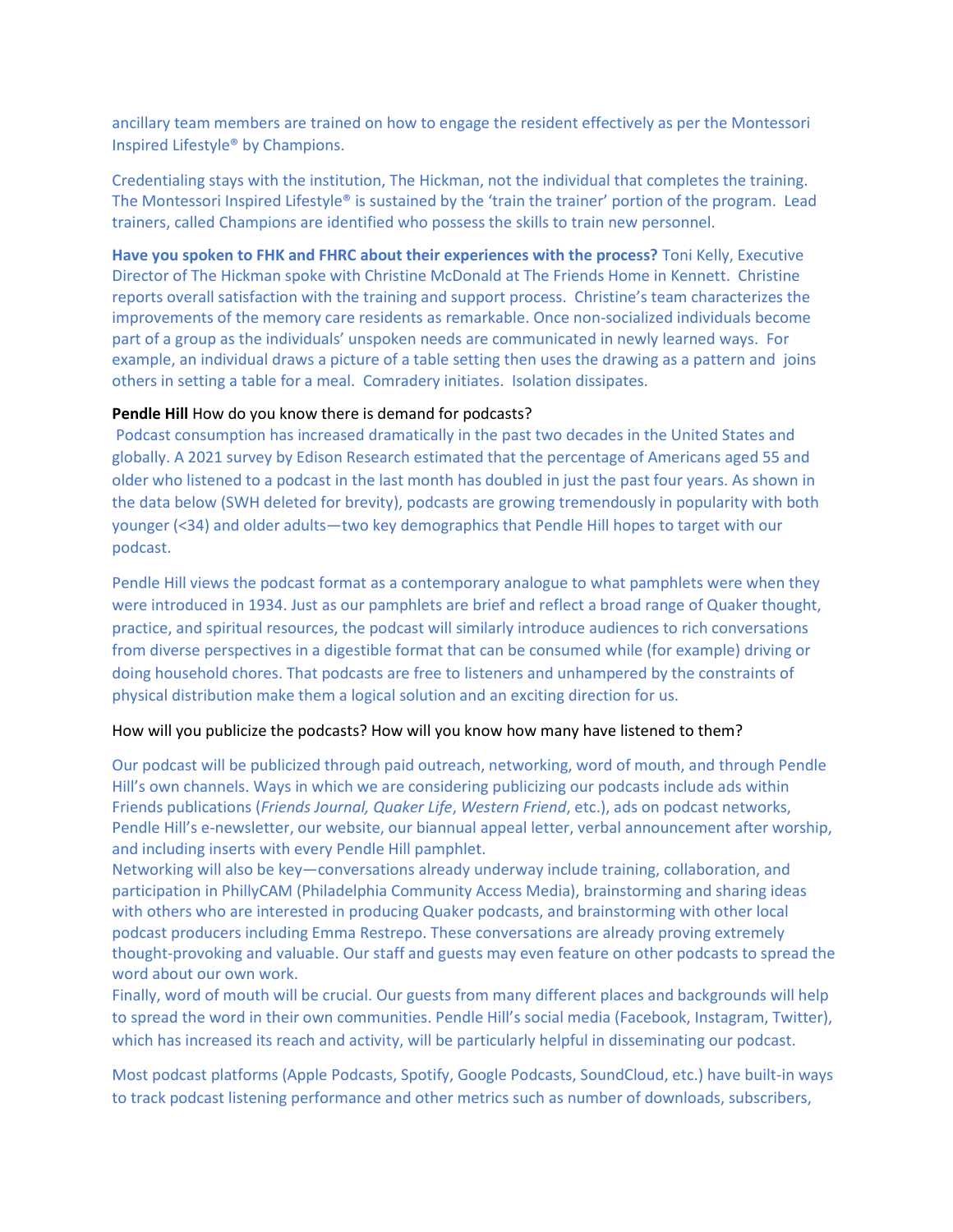month-over-month data, and consumption rate (i.e., percentage of the podcast that the average listener consumes). In addition, we plan to use a monitoring and analytical media service that will give us statistics on how well the podcast is doing with respect to the industry. Just as Pendle Hill carefully evaluates the reach and effectiveness of our education programs, we plan to prioritize understanding the reach of our podcast and the diversity of our listeners.

# **New England Yearly Meeting**

# Can you provide a target of how many people might be affected by this program annually—network volunteers, meetings and people assisted?

There are three aims of NEYM's participation in the ARCH program: direct assistance to individuals and local meetings, building a network of volunteers who serve as a community of practice, and culture change across our yearly meeting–in how Quaker meetings understand the involvement of older adults in their community as well as the role that a can play in supporting individuals and their families as they navigate the impacts of aging.

Regarding direct assistance and volunteers trained, we imagine that the number of individuals directly involved with ARCH workshops during the first year of this relationship-dependent initiative may be relatively small. Our goal is to have at least 24 New England Friends from at least 10 of our local meetings become part of the ARCH network in the first year, working towards a goal of 150 Friends in 5 years. Like many of our most enduring and impactful ministries, the foundation is built over a number of years, relationship by relationship.

One ring wider, we are in regular communication with approximately 150 Friends currently serving in leadership roles in their local meeting via our meeting leader email list which has a very high engagement/response rate. Each month approximately 35 local leaders join us for a check-in call focused on sharing resources to strengthen our local meetings. We expect this group will serve as informal ambassadors sharing information about the ARCH program to Friends in their local meetings.

Of critical importance is also how knowledge of the ARCH network and the messaging and support of our Aging Resources Coordinator will have on the whole community of New England Friends. For the last decade, NEYM has prioritized strengthening our communication channels with Friends and Friends Meetings in New England. There are roughly 5000 Quakers in New England across more than 90 local meetings and worship groups. Approximately 3,300 of these contacts receive our newsletter (a communications vehicle we would use to share about the ARCH network, learning opportunities, and messages from our Coordinator) and 43% of these subscribers are rated by our email list service provider as "highly engaged", meaning they read most of the emails we send them.

## **Witness to Innocence**

How are you addressing the challenge of balancing ongoing care for people already enrolled and making space for new people needing services?

Though all of our members are aging, acute needs are often cyclical and not constant. We always have a concern for our capacity across the entire program, but so far we have found that our contacts with members, both for social support and resource referral, can ebb and flow based on their current needs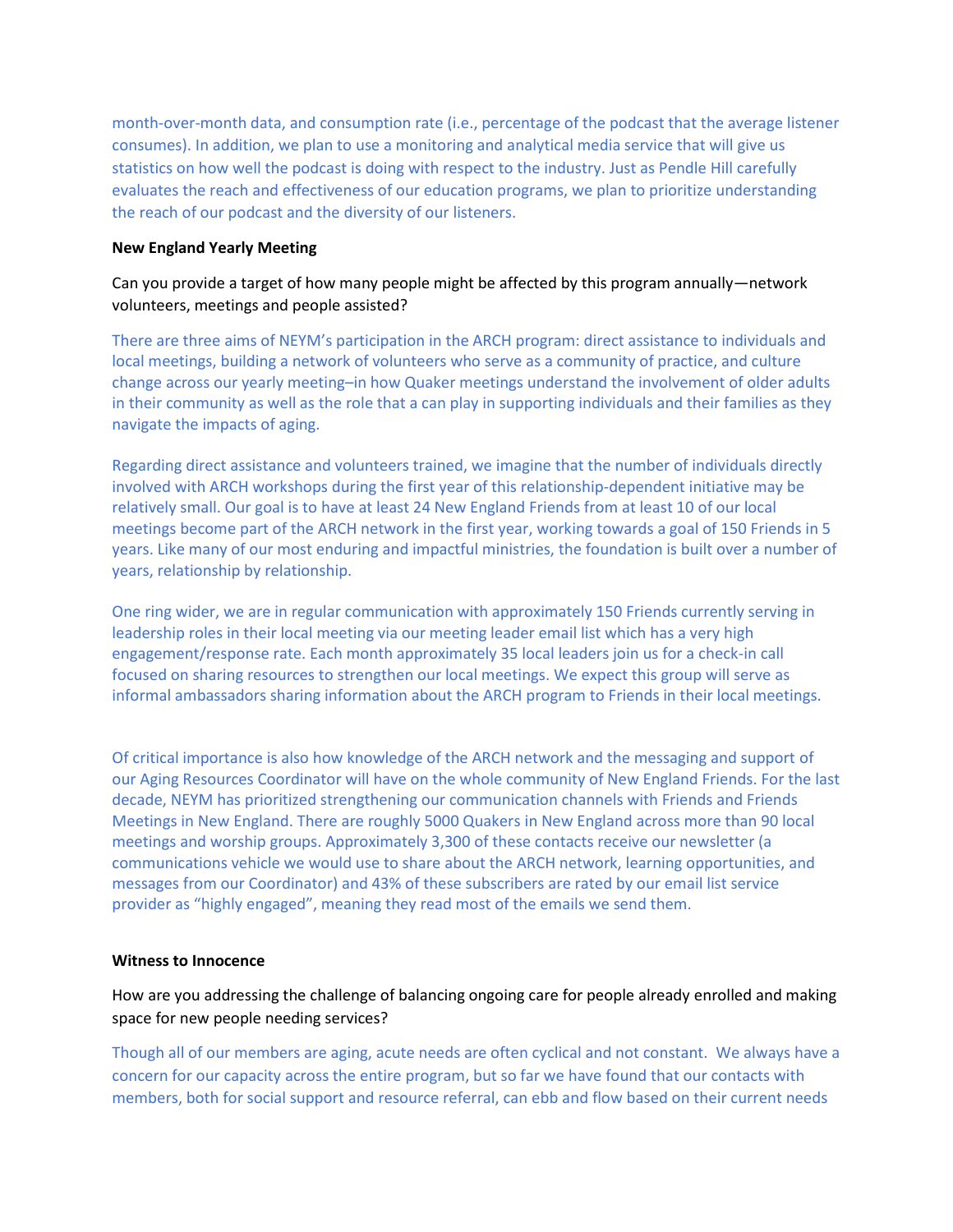at different times of the year, and different times in their lives. It is rare that we are unable to strike a balance as a team - by focusing one staff member on check ins with those doing well, and another on acute assessment and care - when multiple members have immediate needs at the same time, and this balance is similar to how we plan to handle an increase in caseload over time.

# **JCHC**

# How confident are you of achieving Assisted Living certification this year?

We are very confident that we will have our certification in the next three months. We are in constant communication with the government agency overseeing our certification for status updates. At this point in time, there are no other facilities offering this program in Essex and Morris Counties. With the demand already high for ALP services, it is likely there should not be an issue to be gramted certification.

What will you do with the technology and office furniture (capital equipment) if the program does not continue? Secondly, in terms of the technology and furniture, if the ALP is not successful (we believe it will be) we would use the technology for our residents who need prescription management and the storage furniture would also be utilized by our prescription management program as well. In terms of the medical furniture, we will JCHC utilize it in another capacity in one of our JCHC buildings to serve our residents or we can work with the Friends Foundation for the Aging to ensure that it is utilized to help seniors in New Jersey or Pennsylvania.

**Meals on Wheels** How do you know your MOW participants will want fresh food-have you polled them? Have you talked to Mercer County farmers? We work with our participants and farmer to put together a list of veggies and fruits that they either can eat raw or can prepare simply.

We have been working with a farmer through the farmers market voucher program for years doing this, during the summers. It has been successful. More and more inner-city seniors are asking for this, contrary to popular belief! We deliver to them for a few weeks, and only like 35 seniors. It is because of this that our seniors are requesting more fresh fruits and veggies.

I believe we also discussed providing easy recipes for them. We are cognizant that we are not their only meal of the day. We want them to eat healthy when it's not our meals as well.

In regard to Mercer County farmers we do not know or have a relationship with any. Even farmer George, who Sasa referenced in her email for the farmers market voucher program is not local. Mercer isn't widely known for large farming, maybe small local growers, but that would limit us, and SNIPES has been working with County providers for a while.

The need for additional fresh produce for participants has been identified through the following ways:

1. Participant Intake Interviews (Initial onboarding of the program) /Reassessment Interviews (every 6 mos). During these sessions, a nutritional risk assessment is performed. The vast majority of our participants are not consuming the recommended daily allowance of 5 servings of fruits and vegetables. This is primarily due to access - homebound with few supports or resources in place.

2. Participant surveys that are distributed twice a year. Consistent responses regarding limited access to fresh produce. Many reply that their home delivered meals from MOW are the only or most substantial meal of the day.

3. Response to our Farmers Market program is overwhelmingly positive. However, only one bag of produce is offered for 6 weeks to a limited number of participants who meet specific income requirements. The grant would allow us to expand access.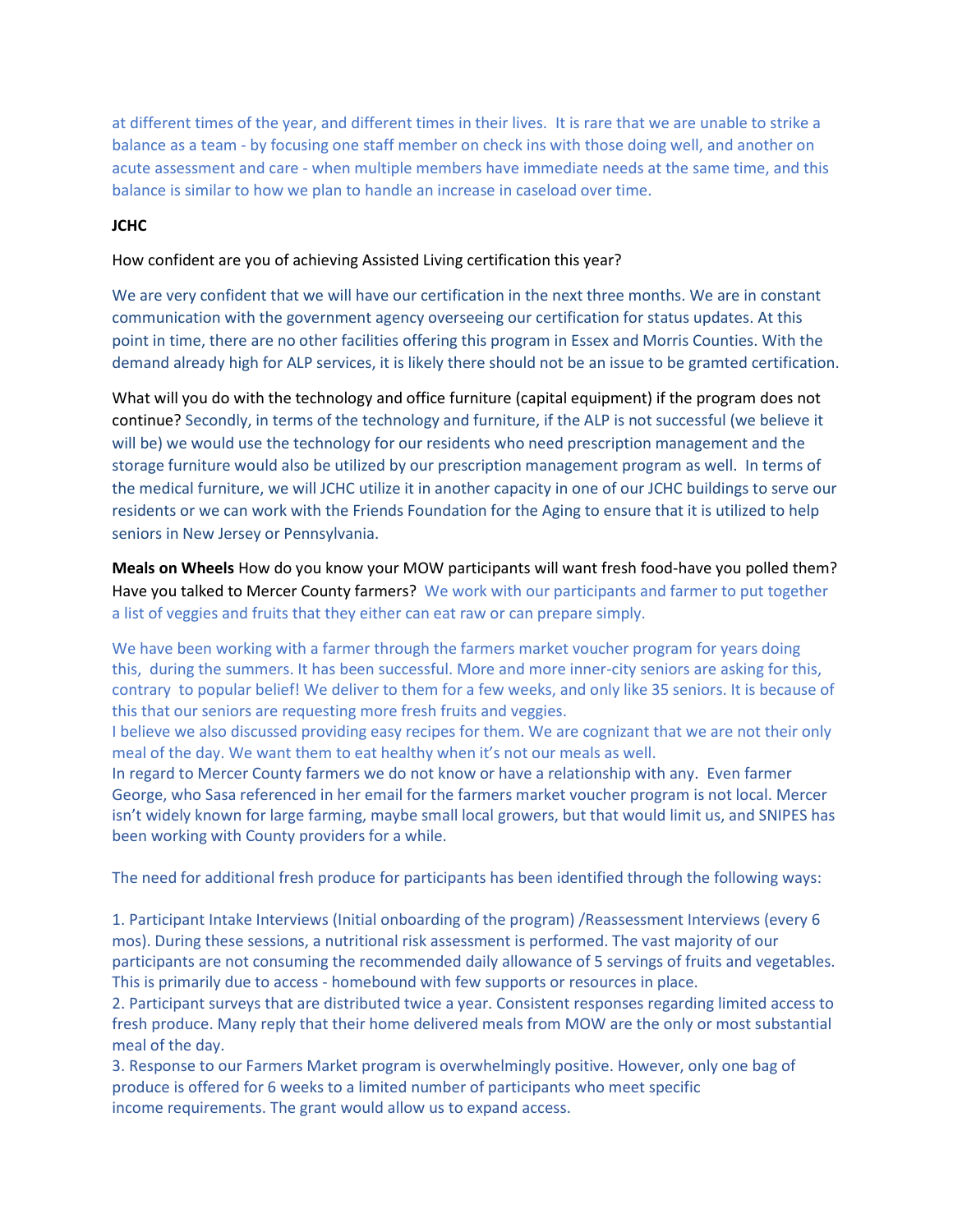**Vonzella's Crown** Will programs be attended by seniors or are they all-ages? Are you seeking funding for all of the programs you offer, or focusing on intergenerational art? I do not see a program focusing on grand-family challenges. How many people will receive what services? Seniors will be attending all of the programs; the Intergenerational Therapeutic Art, and Health and Wellness components are for all ages it's designed to bridge the gap between our youth and our senior citizen population. Majority of the participants that attend are Grand Families, Older adults(Seniors) who have guardianship, custody, or raising their grandchildren. The Intergenerational programs promotes mentorship, addresses isolation, and builds positive social interaction in addition to connecting other Grand Families together for support.

We are respectfully seeking funding for the programs that fall up under Von's Seasoned Seniors( Intergenerational Therapeutic Art, Intergenerational Health, and Wellness, and Financial Fitness 101 for our Seniors.

For the Intergenerational Activities Vonzella's Crown requires at least 85% of the participants that are serviced under Vons Seasoned are seniors between the ages of 65-98 years of age. As previously stated, believe it or many of these seniors are raising and living in multi-generational households.(Raising grandchildren).

Intergenerational Therapeutic Art - Out of 55 participants from our last session 35 of them were seniors between the ages of 65-75 20 were between the ages of 4-16 yrs of age. Intergenerational Health and Wellness- Approx 40 Seniors between the ages of 65- 90 and 15-20 participants between the ages of 8 and 16(the ages that we currently serviced for this program). Financial Fitness 101- This is specifically for our Seniors last cycle we serviced 20 seniors between the ages of 65-70

How will you publicize your activities? Are they open to all?

All of our programs are publicized through Social Media, Email, EventBrite, Fraternal Organizations, and posting of flyers in senior centers senior buildings, churches, and schools.

How many people are currently involved in the fix-it program (volunteers and recipients)?

Vons Handy Helpers-currently have 4 volunteers and the last snowstorm 8 Seniors between the ages of 75-94 received services.

#### **Camden Coalition** Please provide target numbers of people and services provided.

**Target numbers:** Over a 12-month period, our Medical-Legal Partnership expects to serve 100 people, approximately 30 of whom are expected to be age 60 or over.

**Services provided:** Services include brief consultation, legal advice, court appearances, legal briefing, negotiations, client counseling, advocacy, and referrals. The MLP supports legal needs in areas including housing (49%), benefits (15%), consumer finance (9%), family law (8%) employment (3%), individual rights (2%), and fines and fees (1%). Percentages reflect the legal needs of 96 individuals (115 cases) served in 2021.